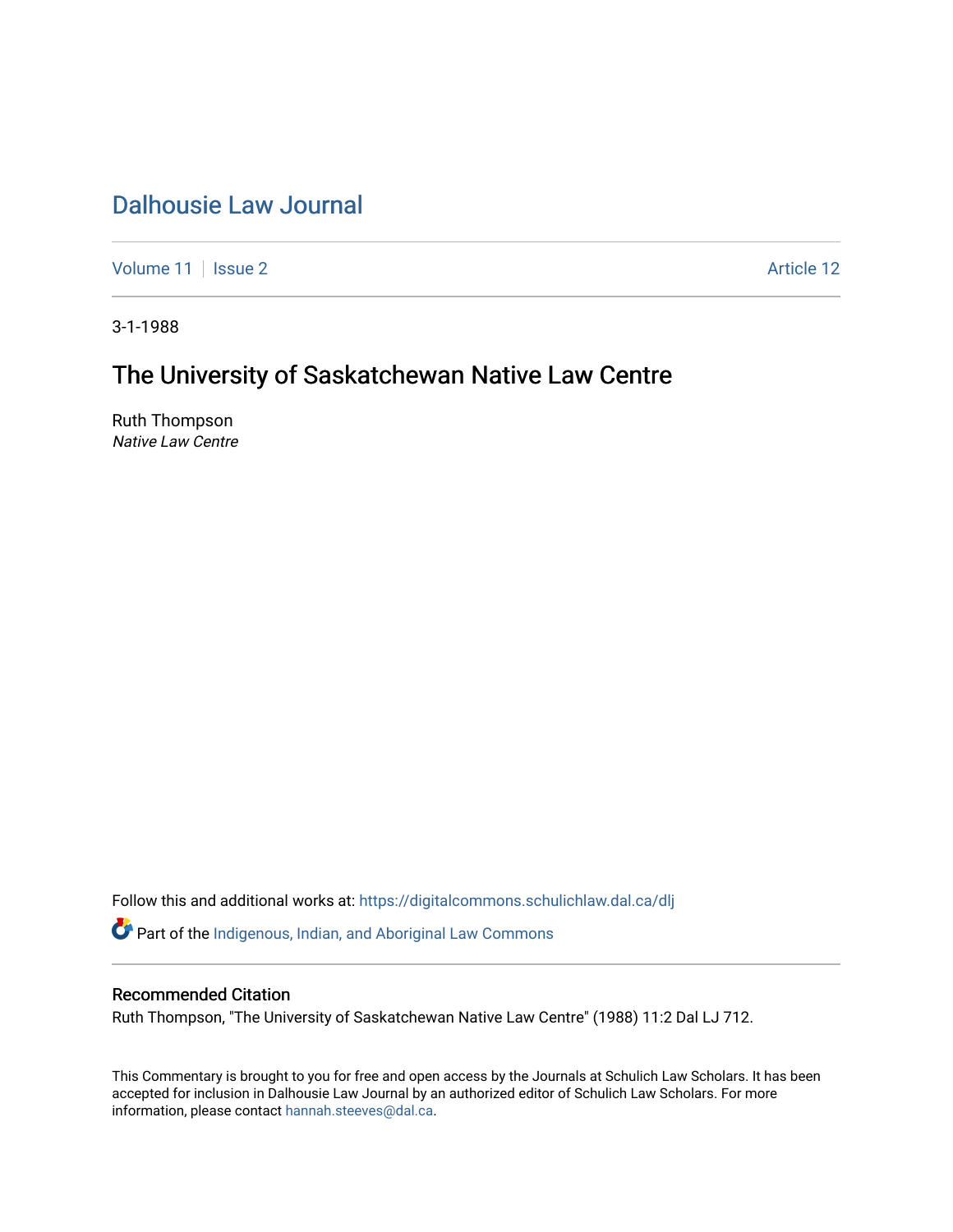Ruth Thompson\* The University of Saskatchewan Native Law Centre

### *I. Introduction*

In the minds of many, the Native Law Centre is identified with the Program of Legal Studies for Native People, a prerequisite orientation program for native students admitted to law school in the discretionary category. The association of the two is inevitable since the Native Law Centre has its origins in the Program of Legal Studies for Native People and continues to offer the course each summer. However, the Centre provides other resources and conducts several activities other than the "summer program" (as the Program of Legal Studies for Native People is often called). This note will give a brief account of the Native Law Centre's growth out of the summer program, outline the Centre's activities including the summer program, and look at some of the activities planned for the Centre in the coming years.

### II. *The Beginnings*

The Program of Legal Studies for Native People and the Native Law Centre both trace their origins to the University of Saskatchewan College of Law. In 1969, under the leadership of (then Dean) Roger Carter, the faculty members at the College of Law unanimously agreed that the College should try to establish a mechanism which might interest native people in entering the legal profession and assist them in gaining admission to law school. The suggestion grew out of Professor Carter's awareness of the appalling lack of native lawyers in Canada and the need for native people to be better represented in the legal profession. At that time faculty members knew of only five native lawyers practicing in the country.

When deciding what sort of program would be appropriate, the faculty heard from a visiting N.A.A.C.P. lawyer about a summer orientation program for native Americans offered by the American Indian Law Center at the University of New Mexico. The American program was established in 1967 and later came under the direction of Sam Deloria, whose experience influenced the Saskatchewan faculty in designing a Canadian program. In 1971 the University of Saskatchewan financed a

<sup>\*</sup>Professional Research Associate, Native Law Centre. Summer program statistics compiled by Marg Brown. Information on the beginnings of the summer program and Centre provided by Roger Carter and Don Purich.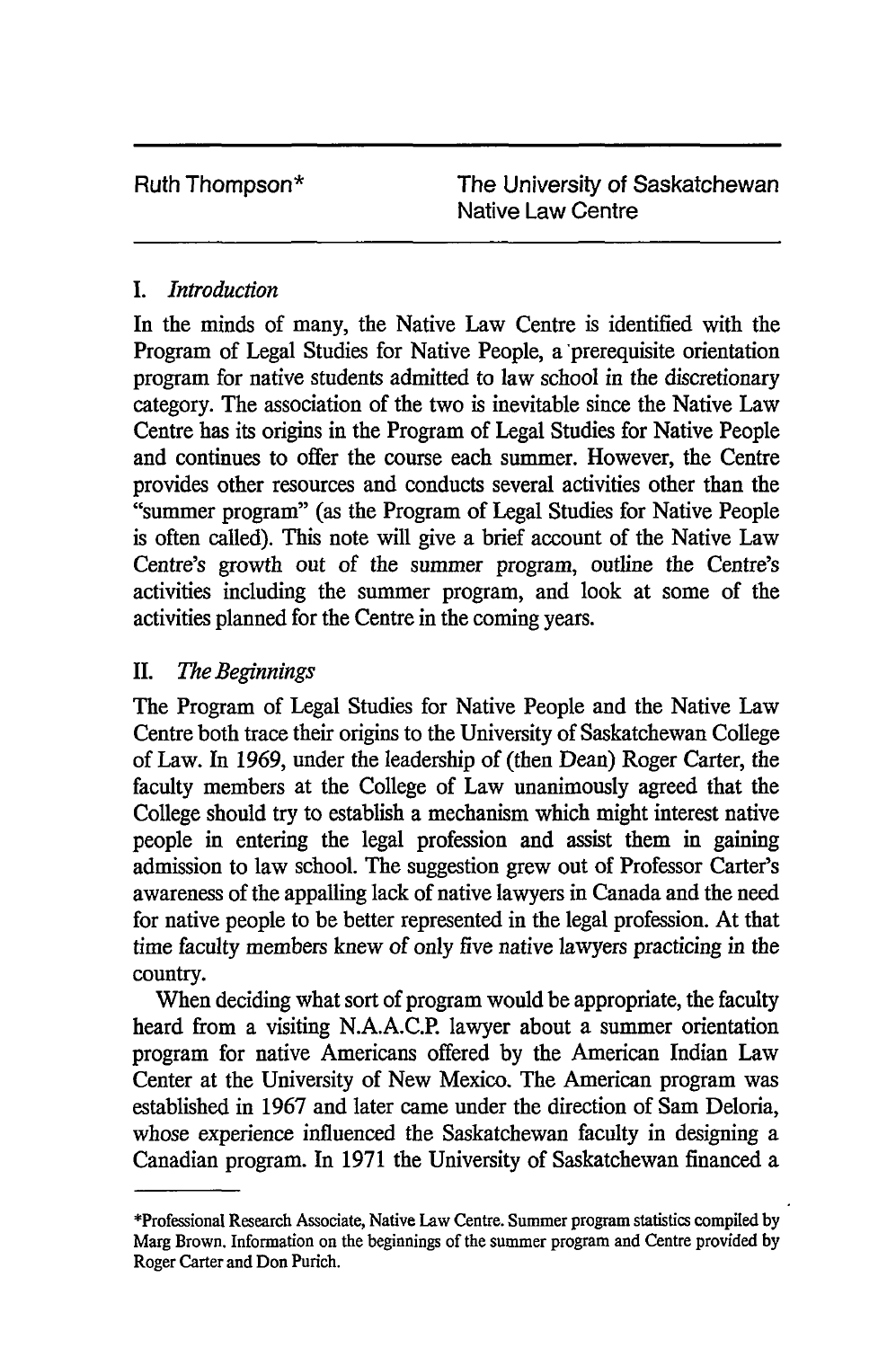visit by two faculty members to the Center in Alburquerque to permit them to acquaint themselves with the functioning of the pre-law orientation program. In 1972 one of the University of Saskatchewan College of Law faculty members taught in the University of New Mexico program. On the basis of that experience, and advice from Sam Deloria, the Program of Legal Studies for Native People was established by the College of Law in 1973. It has been offered every summer since then, with its administration taken over by the newly established Native Law Centre in 1975.

The Saskatchewan organizers knew they would have to secure the cooperation of other law schools if the program was to succeed. Roger Carter and Iwan Saunders therefore visited all the common law faculties in Canada during the fall of 1972 and early 1973 to explain the program and its purpose. Virtually all the law schools agreed to give native students applying in the discretionary category an opportunity to attend the summer program, and agreed to recognize the recommendations of the summer program's teaching group regarding admission of their students.

After the first summer program the faculty members decided that it had been useful to the students and was successful in overcoming some of the obstacles standing between them and admission to Canadian law schools. Faculty members therefore thought it would be appropriate to support and augment the summer program by establishing a native law centre, similar to the American Indian Law Center in New Mexico, which would administer the summer program as one aspect of its operations. An interdisciplinary committee made up of faculty members from law, education, history, political science, anthropology and sociology, along with a representative of the Federation of Saskatchewan Indians, completed a proposal for establishment of the Native Law Centre in 1974. It was submitted to the Donner Canadian Foundation and accepted by that Foundation for funding in 1975. The University of Saskatchewan received \$400,000, to be paid out over five years, to cover the operating budget of the Native Law Centre.

The Centre was then established as an independent pilot project within the University, rather than as an extension of the College of Law. Roger Carter was appointed as the Centre's first director. At that time there was no space available on the University campus to house the newly-created Centre. The Law Foundation of Saskatchewan was therefore approached with the problem and made a grant of \$50,000 to the university to purchase a house near the campus to serve as quarters for the Native Law Centre.

When the five-year start-up grant from the Donner Canadian Foundation was exhausted, the Centre's activities and accomplishments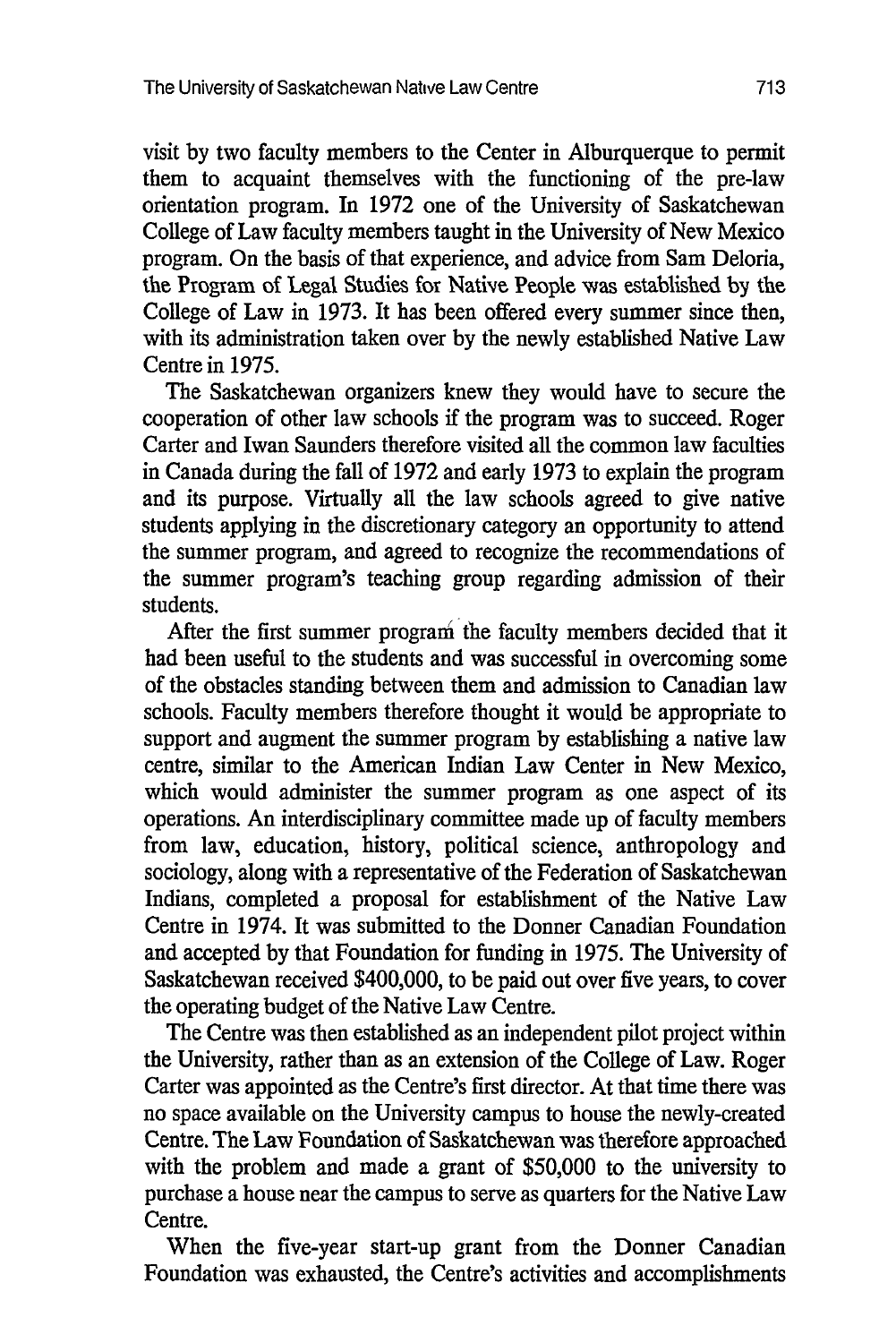were reviewed by independent assessors drawn from the Centre's three constituencies - the academic, native and legal communities. On the basis of their evaluations it was decided to maintain the Native Law Centre and establish it as an independent department within the University of Saskatchewan. This meant the strengthening of the Centre's ties with the University in that it received part of its operating budget from the university, although the Centre still had to secure outside funding to cover some of its operating expenses.

Since 1980 the major changes to the Native Law Centre have been the resignation of Roger Carter, and appointment of Donald Purich, as director of the Centre in 1981; its move in 1983 from the house on Cumberland Avenue to offices in the Diefenbaker Centre on campus; and its amalgamation with the College of Law in 1984. Although the Centre is now part of the College, its financing remains on the same footing as when it was independent — part of the core operating budget comes from the University, but substantial outside funding is required to carry on many of its activities.

#### III. *Administrative Structure*

Before the administrative reorganisation in 1984, the director of the Centre reported to the president and the vice-president (special projects) of the University of Saskatchewan. Since the Centre has become a department of the College of Law, the director now reports to the Dean of Law.

The Centre has always worked closely with the College and has also worked in consultation with an *ad hoc* advisory committee whenever possible. The committee consists of representatives of the Canadian Indian Lawyers Association, the Native Law Students Association, the Federation of Saskatchewan Indians and/or the Saskatchewan Indian Federated College, the Association of Métis and Non-Status Indians of Saskatchewan, and various departments of the university.

At present the Centre employs, on a full-time basis, the director, a professional research associate, a librarian, a legal editor, and two support staff. Another full-time research associate was hired for a research project in the fall of 1987. In addition, editorial and research consultants are hired for short-term projects whenever necessary. When funding is available the Centre hires and trains student research assistants. Each summer the Centre employs six teachers and two or three student tutors to teach in the summer program.

#### IV. *Activities and Achievements*

The Centre's principal activities are teaching, research, publication and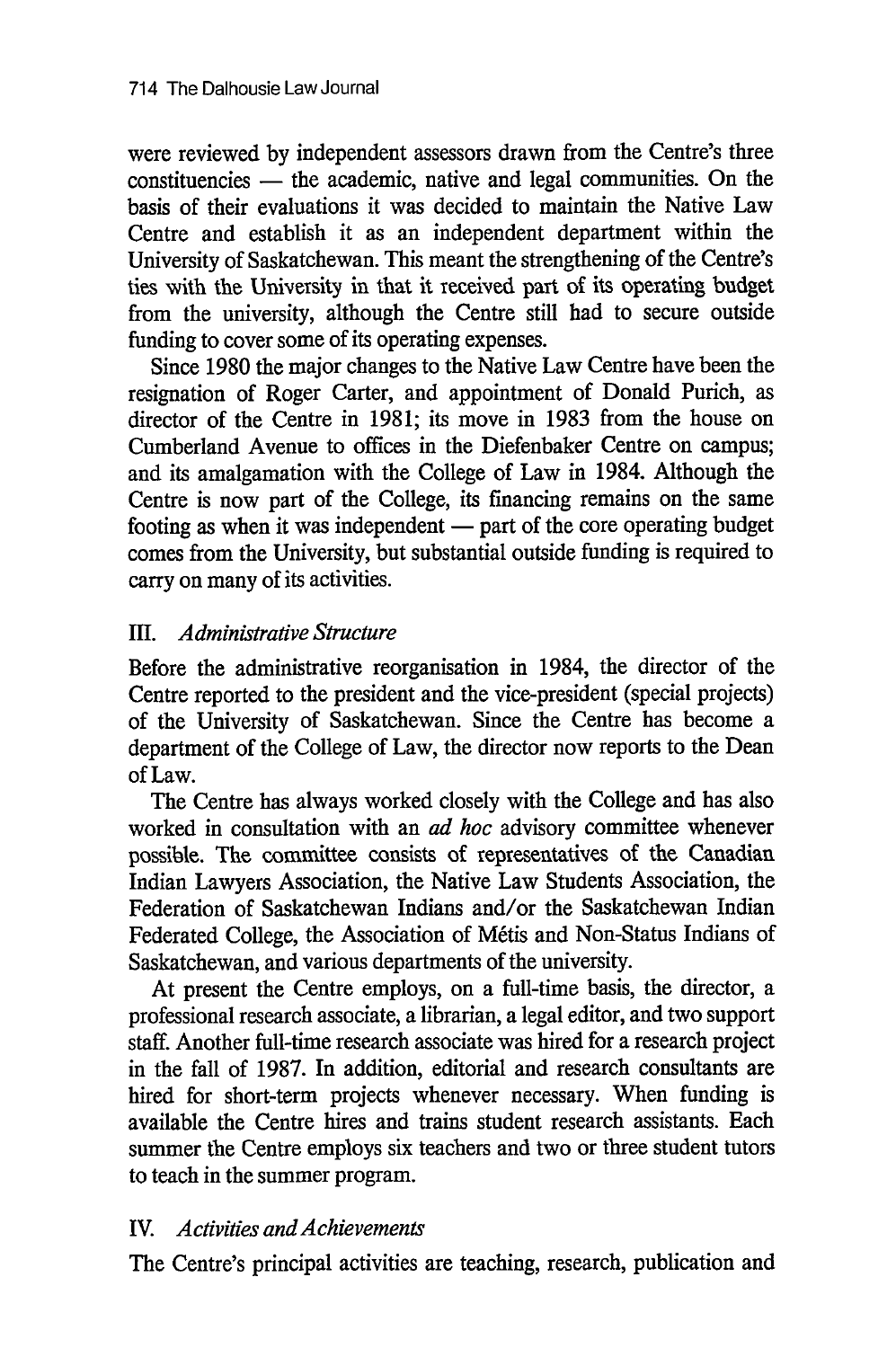maintaining a resource centre. The Native Law Centre is not a law office **-** it does not act for individual clients in legal matters; however, the Centre often receives requests for advice and information on native law issues from individuals, organizations and law firms. Where possible these requests are answered by existing resources located by the Centre's librarian. If the question is of general interest the issue may be investigated by a legal researcher and the results may be published in the Centre's Legal Information Service. The Legal Information Service is a series of short bulletins on native law issues intended for a general audience.

#### *1. Teaching*

The Native Law Centre organizes a seminar series every year, as well as special workshops and lectures. Thomas Berger delivered the inaugural Poundmaker Lecture in 1986. The Program of Legal Studies for Native People is, however, the Centre's main teaching activity. Since its history has been outlined above, this section will describe its functioning and achievements since 1973.

The Program of Legal Studies for Native People is a national program involving students referred to it by law schools across the country. The students referred to the program are those who apply in the discretionary admissions category as native students. In a typical year there will be approximately 30 students from almost every province and territory taking the eight-week summer course in Saskatoon.

The course has two functions — orientation and screening — and two client groups - students and law schools. The program identifies students capable of succeeding in law school while it introduces them to legal studies. The program simulates eight weeks of law school, providing students with an introduction to courses in contracts, property, torts, legal writing and criminal law. Each student's performance is assessed throughout the program and the teaching group keeps students informed of their progress. In the past few years the program has moved toward placing more emphasis on language and study skills and giving students individual tutoring to improve those skills as much as possible. At the end of the program, law schools to which the students have applied receive a summary of the teaching group's assessments of the students' abilities including a recommendation on admission.

In 1987 the Centre offered the 15th Program of Legal Studies for Native People. From the time the program began in 1973 to November 1986 (when the last available statistics were compiled) 83 students who attended the summer program have graduated from law school. These law degrees have been granted by 13 universities. The following table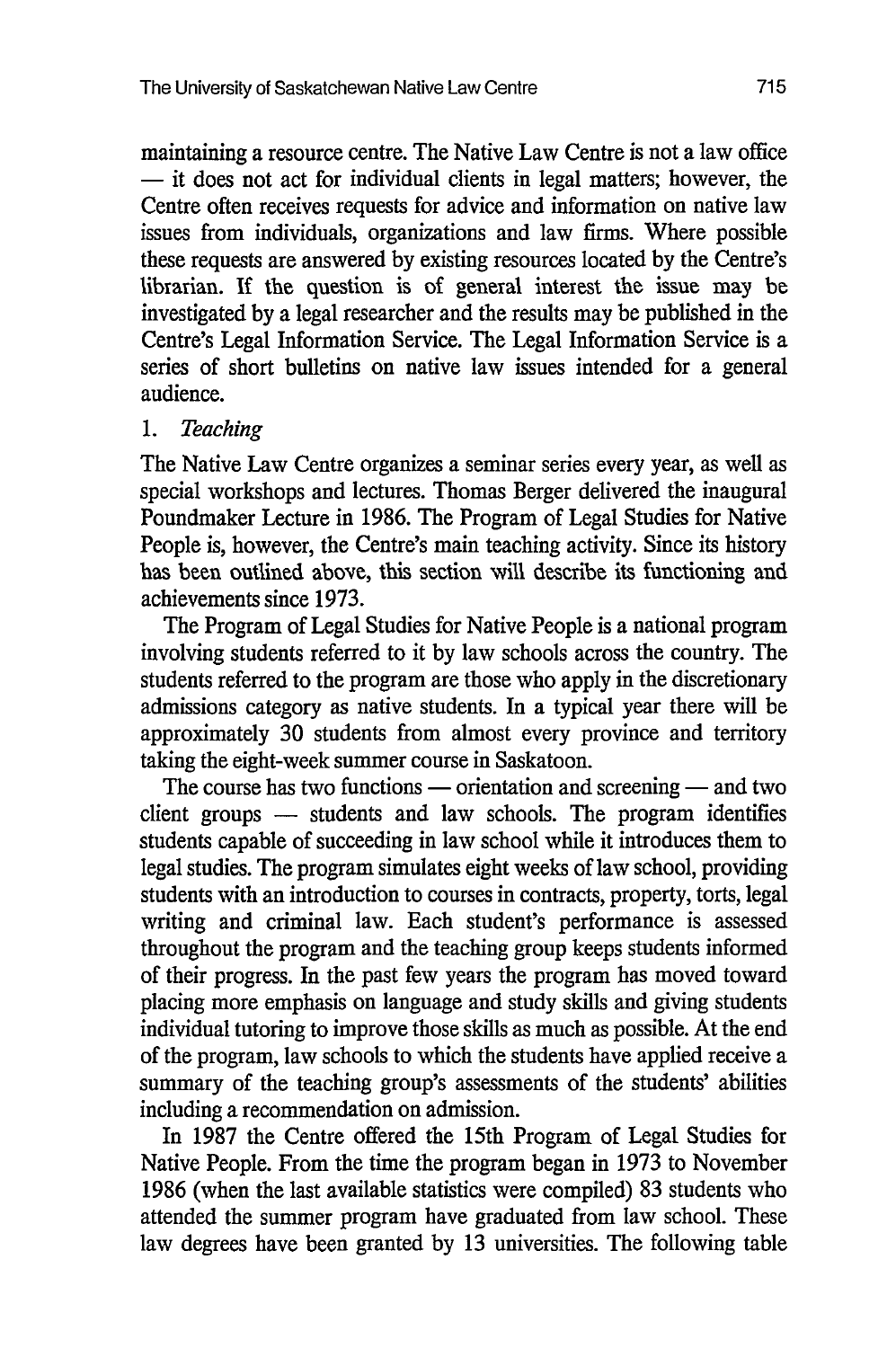shows the number of program graduates receiving law degrees from each university (as of November 1986):

University of Victoria – 6 University of British Columbia - 27 University of Alberta  $-3$ University of Calgary  $-1$ University of Saskatchewan  $- 6$ University of Manitoba - 6 Osgoode Hall, York University  $-10$ University of Toronto  $-1$ University of Ottawa  $-1$ University of Western Ontario - 5 Queen's University  $-14$  $McGill$  University  $-2$ Dalhousie University  $-1$ 

Forty-eight students recommended **by** the summer program are currently attending 12 law schools across Canada. The following table indicates the number of students enrolled at each university (as of November 1986):

University of Victoria – 5 University of British Columbia  $-10$ University of Alberta  $-3$ University of Saskatchewan  $- 8$ University of Manitoba  $-2$ Osgoode Hall, York University  $-9$ University of Ottawa — 3 Queen's University  $-4$ University of Windsor **-** 1  $McGill$  University  $-1$ University of New Brunswick  $-1$ Dalhousie University  $-1$ 

The summer program has clearly been successful in encouraging native people to attend law school, and in providing a means for students who would not otherwise qualify to be admitted to law school. (The table in the Appendix gives a detailed account of the summer program statistics.) Eighty-three law graduates and 48 native students in law school is a vast improvement over the situation when the program began in 1973. The program is still far from seeing native people proportionately represented in the Canadian legal profession. If native peoples - Indian, Inuit, and Métis — were represented in the legal profession in proportion to the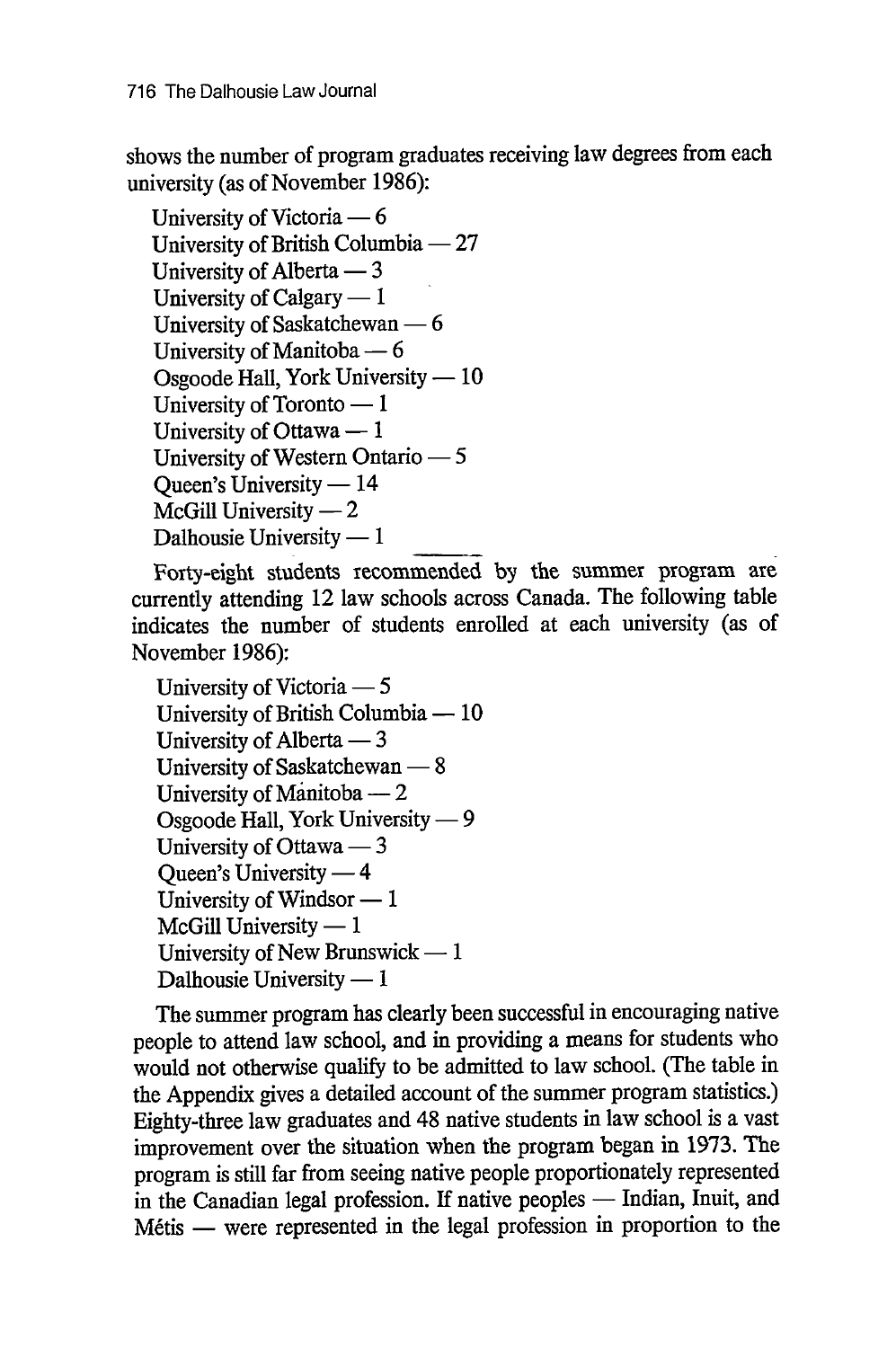population, there would be about 1400 native lawyers and 400 native law students in the country.

#### *2. Research*

Since its establishment in 1975, the Native Law Centre has undertaken various research projects. As noted above, some of the smaller research projects are initiated by inquiries received by the Centre, particularly when there are several requests for information on the same topic and when there is a lack of material available on the issue. Some of these research projects have been supported by the Department of Justice Public Legal Information program, and others have been completed by the Native Law Centre alone. They cover diverse topics, including Indian child welfare; creditors' rights in property on a reserve; labour relations on reserves; customs, immigration and the Jay Treaty; application of matrimonial property legislation on reserves; and other questions on the application of the *Indian Act*

The Centre's research priorities for major research projects are determined by Centre staff in consultation with colleagues at the College of Law and the advisory committee. The Centre monitors social issues as well as developments in legislation, case law and politics to determine which issues most need attention at any particular time. To a certain extent, the research projects actually undertaken are determined by the resources available to support the research, and the Centre is never able to do all the research that is needed in the field of native law. At one time, the Centre had research staff positions funded by the university which were not committed to any particular project, permitting the Centre more flexibility in setting its research priorities. Since the budget cut-backs of the past few years, only research projects funded by outside sources can be undertaken.

A major research project on land rights was funded in 1979 by matching grants from the Law Foundations of Saskatchewan and Alberta. The project resulted in a series of monographs dealing with various aboriginal land rights issues.

In 1980 Centre staff began a research project intended to compile and index all Canadian native law cases from 1763 to 1979 (when the Centre began reporting native law cases in the *Canadian Native Law Reporter).* The task is now nearing completion, with five volumes of *Canadian Native Law Cases* published to date, covering 1763 to 1959.

Indian hunting, trapping and fishing rights in the prairie provinces were the subject of another major research project supported by the Treaty and Aboriginal Rights Research Centre of Manitoba, Inc. T.A.R.R. was an organization of all Manitoba chiefs with a mandate to conduct research on their behalf. Part of that project involved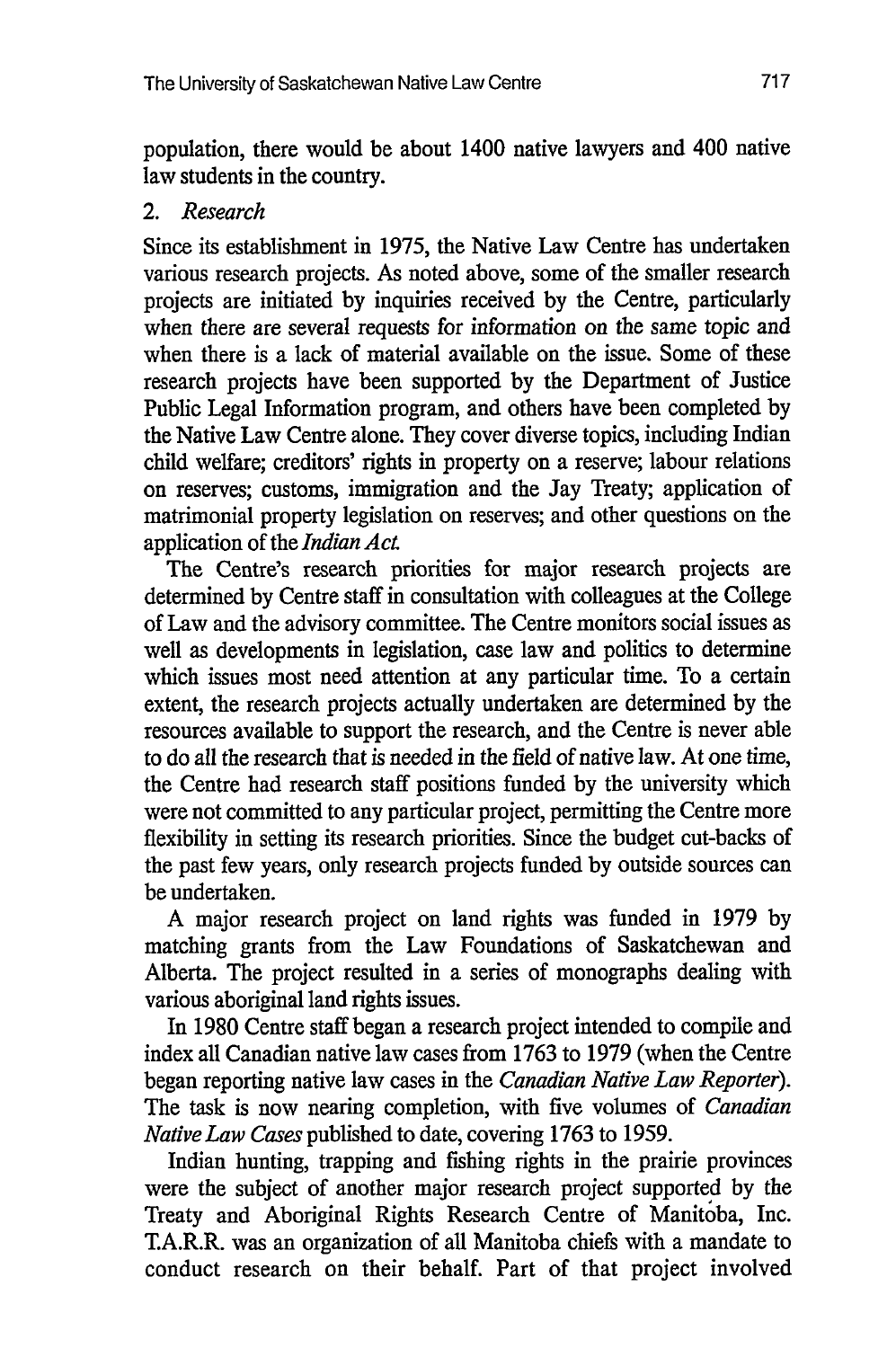"translating" the results of the research into non-legal language to produce a layman's guide to Indian hunting, fishing and trapping rights in Manitoba.

The rights of indigenous peoples in international law were the subject of a major research project undertaken by the Centre in 1984 with the support of the Donner Canadian Foundation. The project was designed to make information about the rights of indigenous peoples in international law available in Canada, and to carry out research to contribute to the development of the law in this area. The project included development of a collection of international legal materials within the Centre's library, compilation of an annotated bibliography, editing collections of papers by various scholars on indigenous selfdetermination and other international indigenous issues, as well as preparation of original research papers by project researchers. As part of the project the Centre also organized and hosted a workshop on the establishment of international standards for the treatment of indigenous peoples. A summary of the papers presented and discussions at the workshop was published by the Centre.

In the fall of 1987 the research program of the Native Law Centre became more involved with the Program of Legal Studies for Native People in a research project financed by the Law School Admission Council's Minority Enrollment Challenge Grant Program. The Challenge Grant was awarded to develop a language and study skills focus for the summer program and to develop language and study skills materials for use in tutorial programs for native students at law schools. The 28-month project is entitled "Survival Skills for Native Law Students". It is intended to shift the orientation of the summer program from teaching legal subject matter to teaching the skills needed to survive (that is, to succeed) in law school. The project will develop a course which is appropriate to the particular background and circumstances of native students and the specific requirements of legal studies. If the project is successful it will increase the number of native students admitted to and graduating from law schools, and will improve the level of academic achievement of those students.

### *3. Publication*

The Native Law Centre is the largest publisher of native law materials in Canada. It publishes the quarterly *Canadian Native Law Reporter* which covers all contemporary native law cases in the country, and also includes articles on issues in native law. *The Canadian Native Law Cases* series, which covers cases from 1763 to 1979, has been described above, as has the series of reports published under the title *Legal Information Service.* In addition, the Centre has published the results of the Centre's research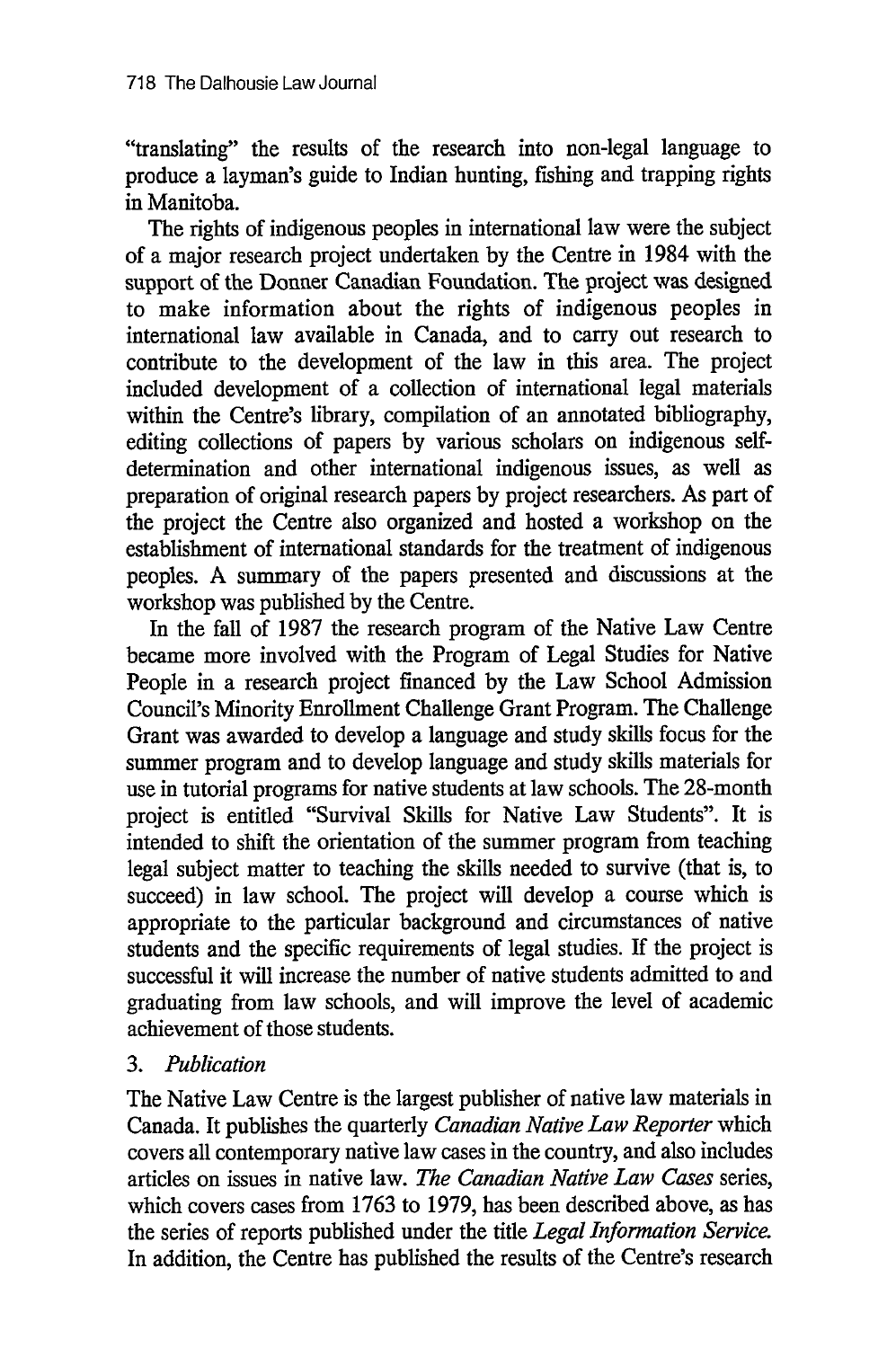projects, as well as the work of other researchers, in numerous monographs, bibliographies, and other publications.

### *4. Resource Centre*

A library specializing in native law and related materials is maintained by the Native Law Centre. The collection of over 15,000 items is available to students and staff at the University of Saskatchewan as well as to researchers, lawyers and others outside the university through interlibrary loan. The collection is maintained by a professional librarian who replies to numerous requests for materials and information from library users within the university and beyond.

The Centre recently received a Social Sciences and Humanities Research Council of Canada grant to produce a retrospective catalogue of unpublished materials collected during the 1970s. The materials which originated with native organizations cover topics including land claims, self-government and Métis rights.

## *V. The Future*

The Program of Legal Studies for Native People was always intended to be a temporary measure to redress some of the past discrimination and other impediments which kept native people out of the legal profession. As an affirmative action program it will, of course, be maintained only as long as it is warranted; however, it is far from achieving the goal of equal representation of native people in the legal profession, and will probably be needed for several years to come.

While the Native Law Centre works toward eliminating the need for the summer program, the Centre's other activities are arguably more permanent. The special rights of Canada's native peoples are now recognized in the constitution and, whatever the outcome of any future talks to delineate those rights, they will certainly continue to form the core of a specialized field of law. The need for commentary and development in the area of native law will not disappear, even with the recognition and implementation of aboriginal self-government, since that special area of Canadian law dealing with aboriginal and treaty rights (and perhaps constitutional arrangements) will continue to exist. The Native Law Centre will have a continuing role to play providing the native, legal and academic communities with research, publications and access to resources on various aspects of native law.